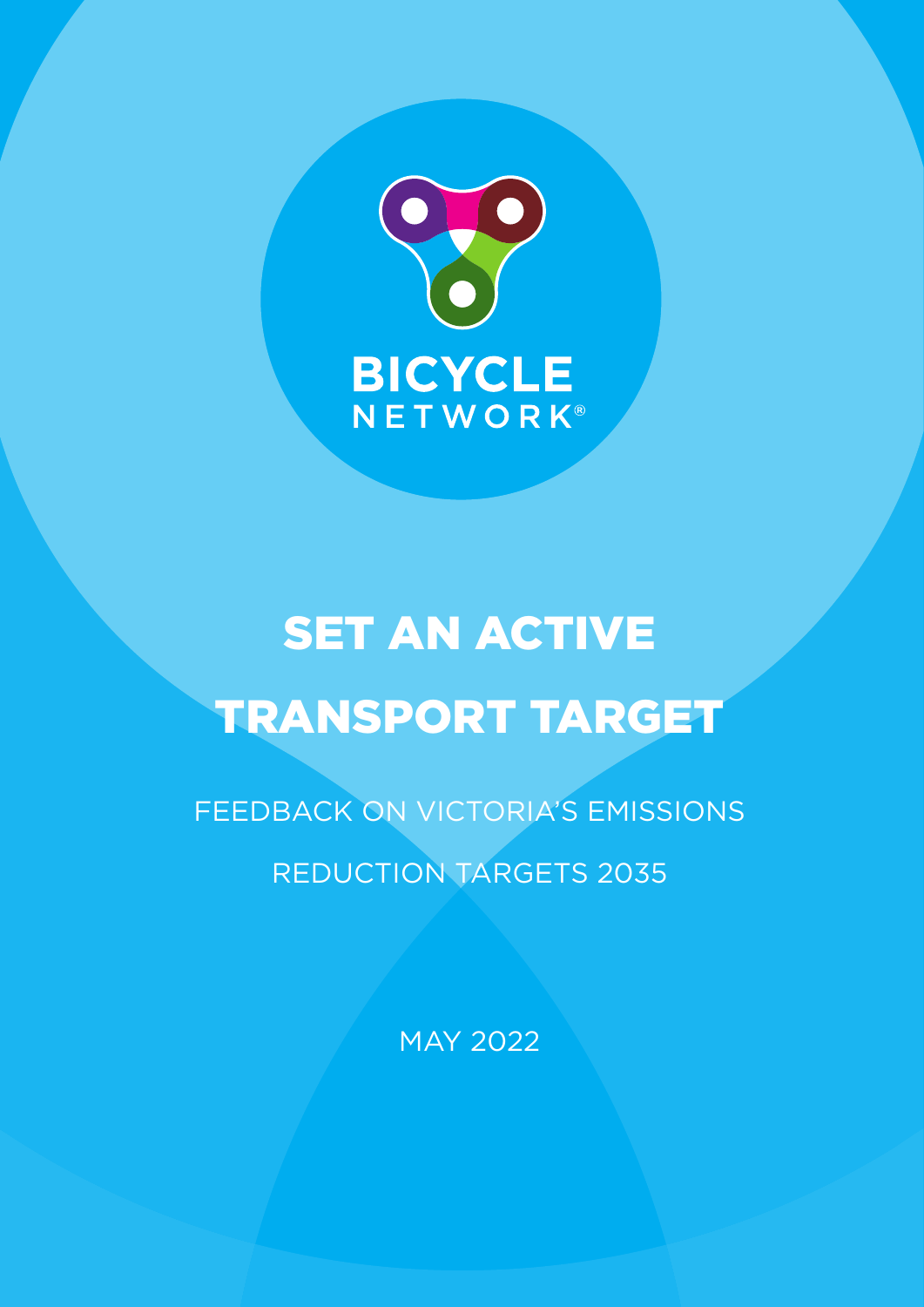

### Introduction

Victoria's Climate Science Report 2019 has laid out dire environmental warnings for the state's future. Under existing climate projections, Victoria can expect declines in snowfall, intense downpours, rising sea levels, increased average annual temperatures, and 60 per cent more days classified as 'very high fire danger'.

We urgently need to change our societal view of climate change from an inconvenience to an existential threat. As the Victorian Government's Emissions Target Issues paper highlights, there is a near 1:1 relationship between CO<sub>2</sub> emissions and the global warming these emissions cause. Any and all forms of decarbonisation are a benefit to society.

In their Climate Change Strategy 2021-2030, the Victorian Government hinted at a commitment to make **25 per cent** of all trips either by foot or bike by 2025 (page 39). The commitment was echoed in the state's Climate Change Strategy Economic Analysis. Whether or not this commitment was intended to be a formal target is never made clear in those documents.

Upon reviewing the Victorian Government's recent Emissions Target Issues paper, however, we noted that this commitment is now absent. What is the fate of the Victorian Government's active transport pledge, and can we still expect it to be acted upon?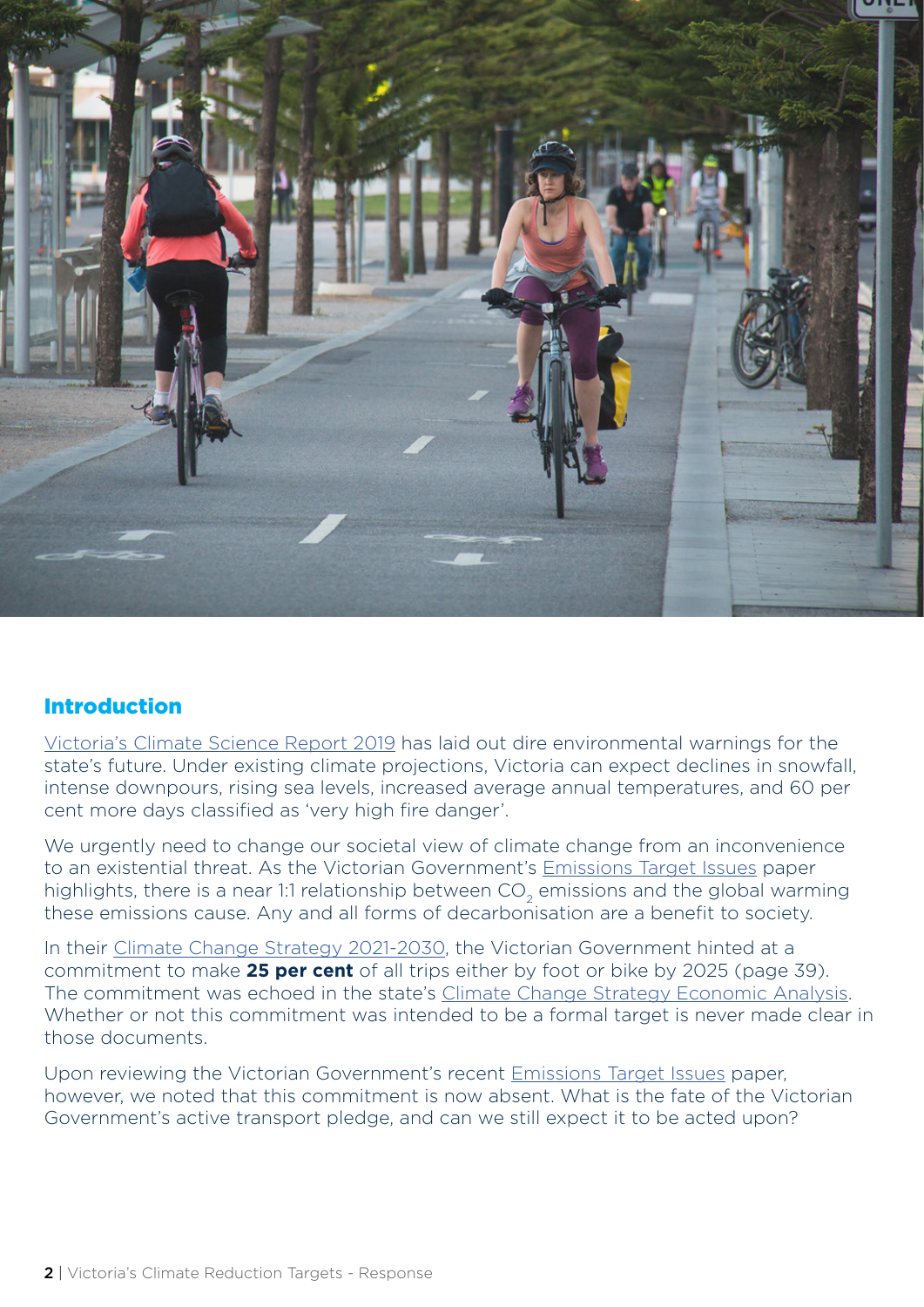## **Our feedback**

We note that no Australian States or Territories have hitherto set an emissions reduction target for 2035, and Victoria can be praised for being proactive in their frameworks and acknowledging the urgency of climate action.

We also acknowledge Victoria's ambitious aim to reduce the state's emissions from 2005 levels by 45-50 per cent by the year 2030, which is on par with targets set by the United States and the European Union, and almost double the national 2030 target of 28 per cent. We acknowledge and support Victoria's equally ambitious target of net-zero emissions by 2035.

However, a lack of clear commitment to setting active travel targets would be a massive oversight in the current plan. In the emission reduction pledges outlined in the framework, there is no mention of Victoria's pledge to boost active transport, hinted at in the Climate Change Strategy 2021-2030.

Our key feedback is, quite simply, **set the active transport target**.

There exists a wealth of literature that demonstrates the decarbonisation impacts that are likely to come with increased bike use (as as alternative to vehicle use). When people opt for bike trips instead of vehicle trips there is no expenditure from the carbon budget. Less motor vehicles on the road has an effect on not only the state's carbon footprint but also traffic density, noise pollution, road safety, and community health and wellbeing.

The economic opportunities for active transport must also be acknowledged, which we note the Independent Expert Panel are required to consider. In Australia, investments that promote shifts to active travel may incur health and cost benefits between \$0.62-1.46 per km for the individual<sup>1,2</sup>. Why ignore a clear environmental and economic benefit?

If the Victorian Government wants to get serious about reducing transport-related emissions, **set the active transport target**. Formally commit that 25 per cent of transportrelated trips will be made by foot, bike or other active transport modes by 2025. Build a strategy and action plan that outlines how this will be achieved and how, like the state's emissions targets, this trip percentage target will be increased into the future.

### **No targets, no investment, no change**

The Victorian Government can, quite rightly, acknowledge its commitment to building 250 kilometres of walking and riding paths. But in reality this is not enough action, and it is nowhere near commensurate with the funding allocated for other forms of transport.

In the next fiscal year, the Victorian Government will invest a mere \$21 million for active transport projects across the state. This is just **1 per cent** of what was invested in the Mickelham Road upgrade, a single piece of road.

**<sup>1</sup>** Mulley, C., Tyson, R., McCue, P., Rissel, C. & Munro, C. Valuing active travel: Including the health benefits of sustainable transport in transportation appraisal frameworks. Research in Transportation Business & Management 7, 27-34, doi:https://doi.org/10.1016/j.rtbm.2013.01.001 (2013).

**<sup>2</sup>** Zapata-Diomedi, B., Gunn, L., Giles-Corti, B., Shiell, A. & Veerman, J. L. A method for the inclusion of physical activityrelated health benefits in cost-benefit analysis of built environment initiatives. Preventive medicine 106, 224-230 (2018).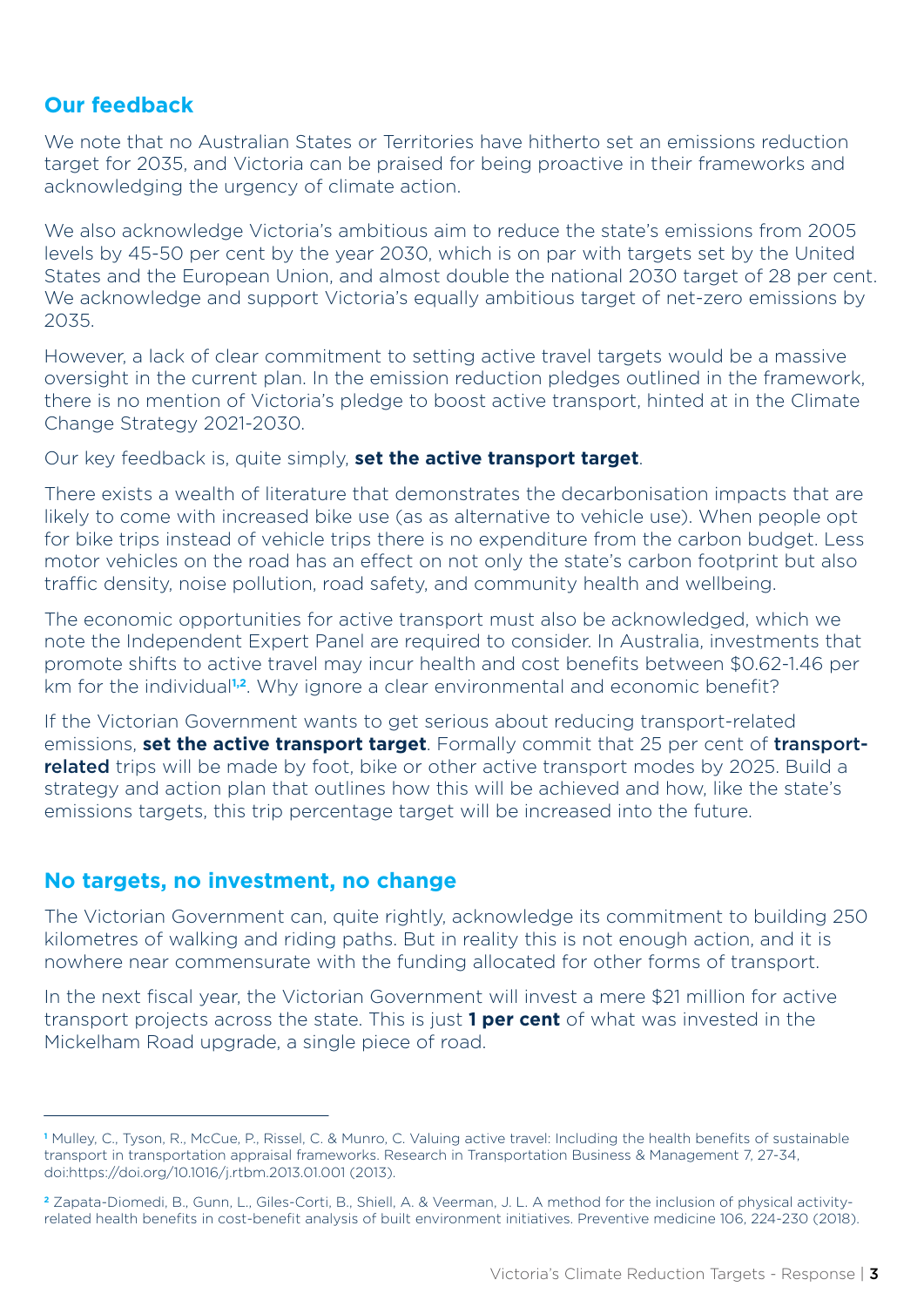The paucity of funding suggests that Victoria still lacks the political will to properly invest in a bike network, let alone commit to support existing infrastructure. Melbourne is facing a heated debate around its city bike lanes. This debate focusses almost entirely on the inconvenience faced by vehicle users. While many of the oppositional arguments have been shown to be baseless, an important discussion point that is seldom acknowledged is that these bike lanes are massive decarbonisation prospects that are ready to be fully leveraged by the Victorian community, but unfortunately face rebuke and derision by a misinformed but vocal minority.

We need to make active transport a salient part of the Victorian climate strategy. We need our Victorian leaders to stand up, show support and promote the value of bike lanes as much as we do for electric vehicles. To encourage Victorians to swap motor vehicles for bikes whenever and wherever they can. The Victorian Government can play a promising role in steering this paradigm shift.

An active transport target, strategy, and action plan will mean that the state is making a concerted effort to not only build a well-connected bike network but also motivate new riders, encourage them to change their riding purpose from occasional recreation to regular commuter travel.

If the Victorian Government wants to get serious about making the transport sector sustainable, **set the active transport target**. This target will set the standard for more responsible active transport funding, and for sustainable transport to be a staple of future planning.

#### Bicycle Network recommends

Commit to a target that 25 per cent of transport-related trips be made by foot or bicycle by 2025

Increase this target by a nominal percentage between 2026-2035.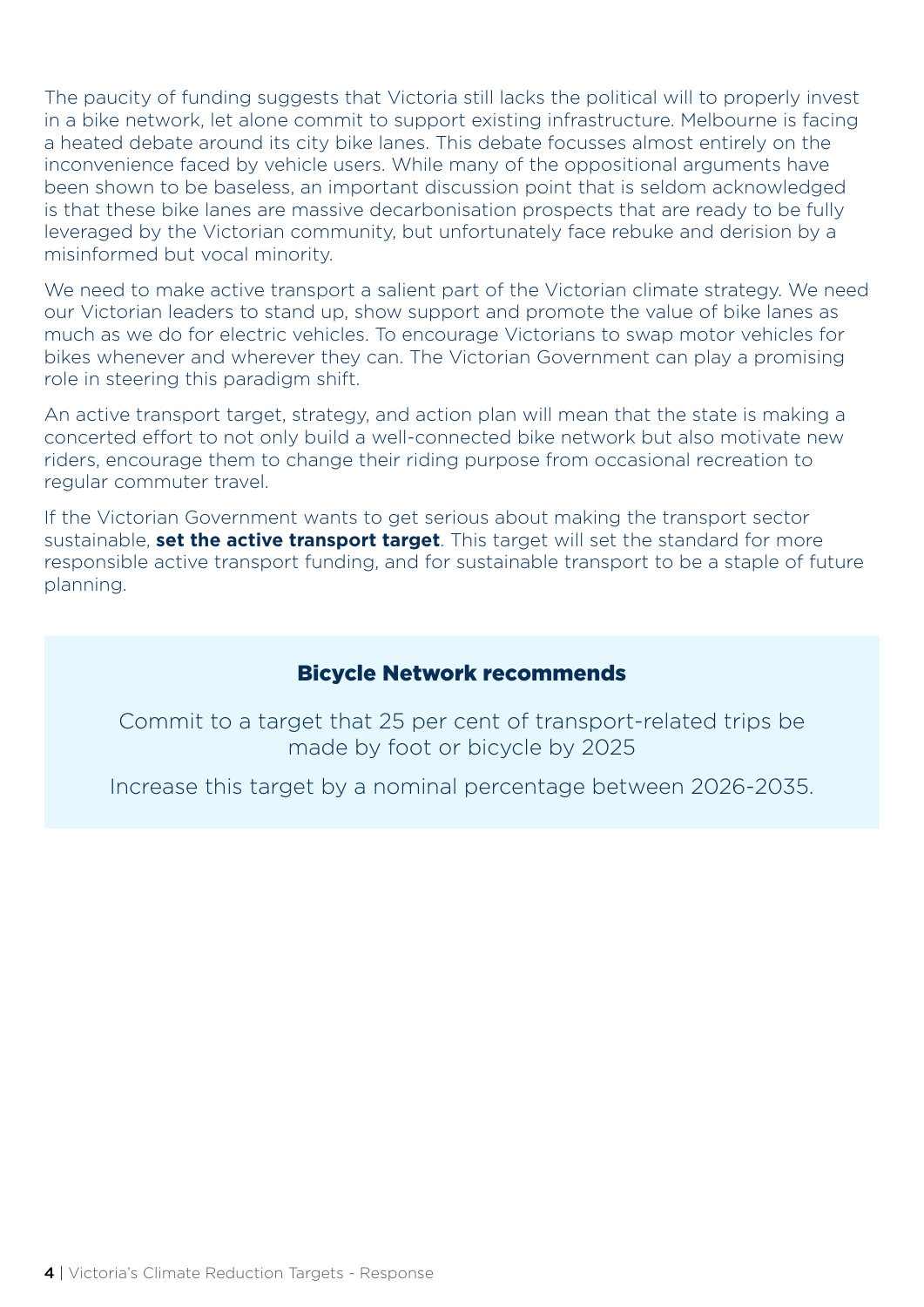#### **Who we are**

With nearly 50,000 members, Bicycle Network is one of the top five member-based bike riding organisations in the world. We are committed to improving the health and wellbeing of all Australians by making it easier for people to ride a bike.

Operating nationally, we have a measurable, successful and large-scale impact in community participation and the promotion of healthy lifestyles through bike riding.

We achieve this through:

- improving the bike riding environment by working with government at all levels to provide better infrastructure, legislation, data, policies and regulations;
- delivering successful, large-scale behaviour change programs such as Ride2School and Ride2Work;
- providing services and insurance that support bike riders through nationwide membership;
- running mass participation bike riding events such as the Great Vic Bike Ride; and
- being a key national spokesperson on issues related to cycling and physical activity.

Bicycle Network is committed to improving the safety of heavy vehicles in Australia. Our 'Swapping Seats' campaign, commissioned by Rail Projects Victoria and supported by the Metro Tunnel Project, offers free public activations for people riding bikes to increase their safety knowledge about riding with heavy vehicles.